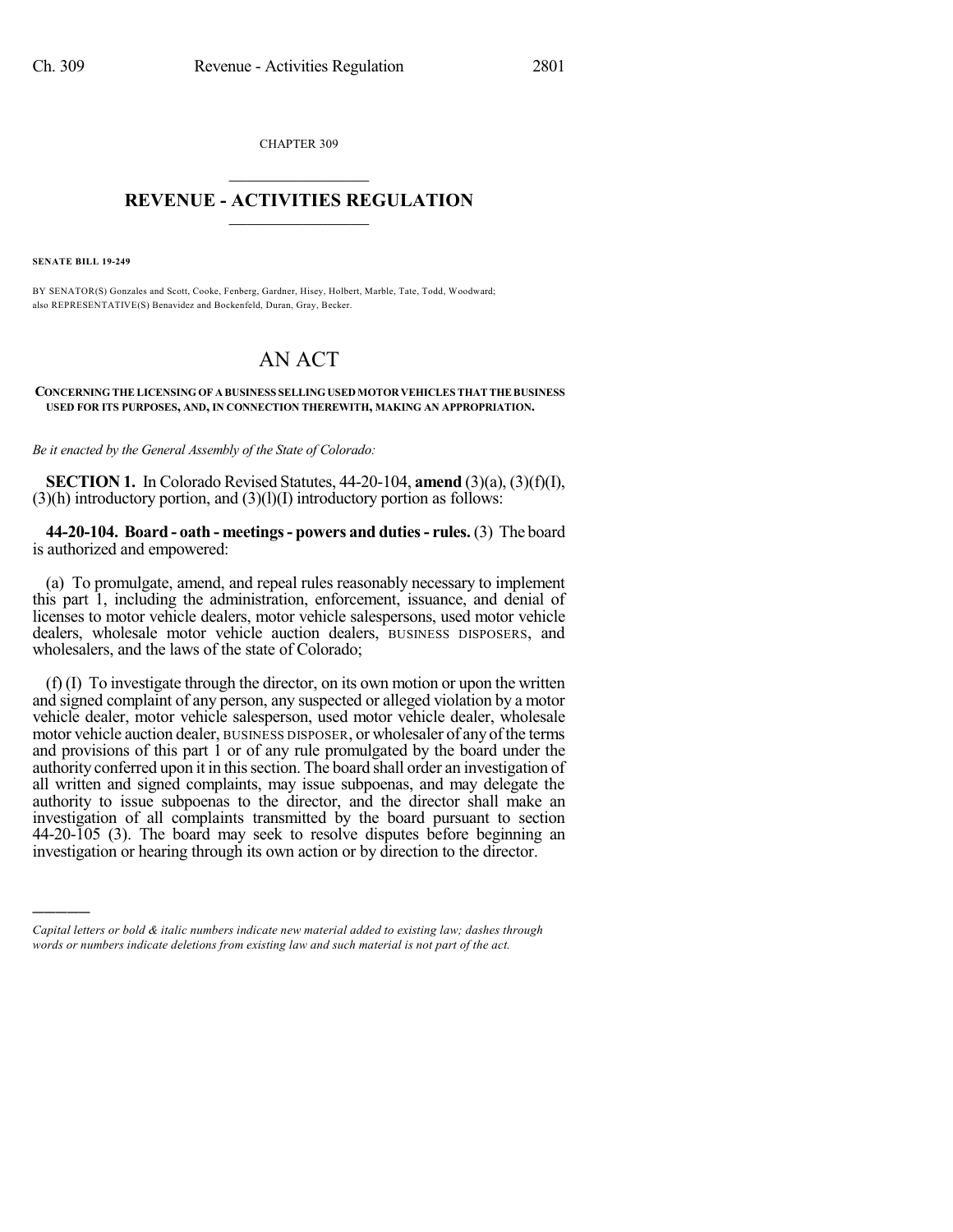(h) To prescribe the forms to be used for applications for motor vehicle dealers', motor vehicle salespersons', used motor vehicle dealers', wholesale motor vehicle auction dealers', BUSINESS DISPOSAL, and wholesalers' licenses to be issued and to require of the applicants, as a condition precedent to the issuance of the licenses, such information concerning their fitness to be licensed under this part 1 as it may consider necessary. Every application for a motor vehicle dealer's license or used motor vehicle dealer's license shall MUST contain, in addition to such information as the board may require, a statement of the following facts:

(l) (I) To prescribe a form or forms to be used as a part of a contract for the sale of a motor vehicle by any motor vehicle dealer, BUSINESS DISPOSER, or motor vehicle salesperson, other than a retail installment sales contract subject to the provisions of the "Uniform Consumer Credit Code", articles 1 to 9 of title 5, which shall include the following information in addition to any other disclosures or information required by state or federal law:

**SECTION 2.** In Colorado Revised Statutes, 44-20-108, **add** (1)(i) as follows:

**44-20-108. Classes of licenses.** (1) The following classes of licenses are issued under this part 1:

(i) IF THE SALES VALUE OF ALL THE MOTOR VEHICLES SOLD DOES NOT EXCEED TWENTY PERCENT OF THE BUSINESS'S GROSS REVENUE, THE BUSINESS DISPOSAL LICENSE PERMITS A BUSINESS TO SELL USED MOTOR VEHICLES THAT:

(I) HAVE BEEN OWNED FOR MORE THAN ONE YEAR;

(II) HAVE BEEN USED EXCLUSIVELY FOR BUSINESS PURPOSES;

(III) ARE TITLED IN THE NAME OF THE BUSINESS;

(IV) FOR WHICH ALL RELATED TAXES HAVE BEEN PAID; AND

(V) ARE NOT DESIGNED OR USED PRIMARILY TO CARRY PASSENGERS, NOT INCLUDING:

(A) A VEHICLE DESIGNED PRIMARILY FOR TRANSPORTING MORE THAN TEN INDIVIDUALS; OR

(B) A TRUCK HAVING AN ENCLOSED CAB AND AN OPEN CARGO AREA.

**SECTION 3.** In Colorado Revised Statutes, 44-20-111, **amend** (1) introductory portion,  $(1)(h)$ ,  $(3)$ , and  $(4)(c)$ ; and **add**  $(1)(i)$  as follows:

**44-20-111. Fees - disposition - expenses - expiration of licenses.** (1) There shall be collected with Each application MUST BE ACCOMPANIED BY the fee established pursuant to IN subsection (5) of this section for each of the following licenses:

(h) Wholesale motor vehicle auction dealer's license; OR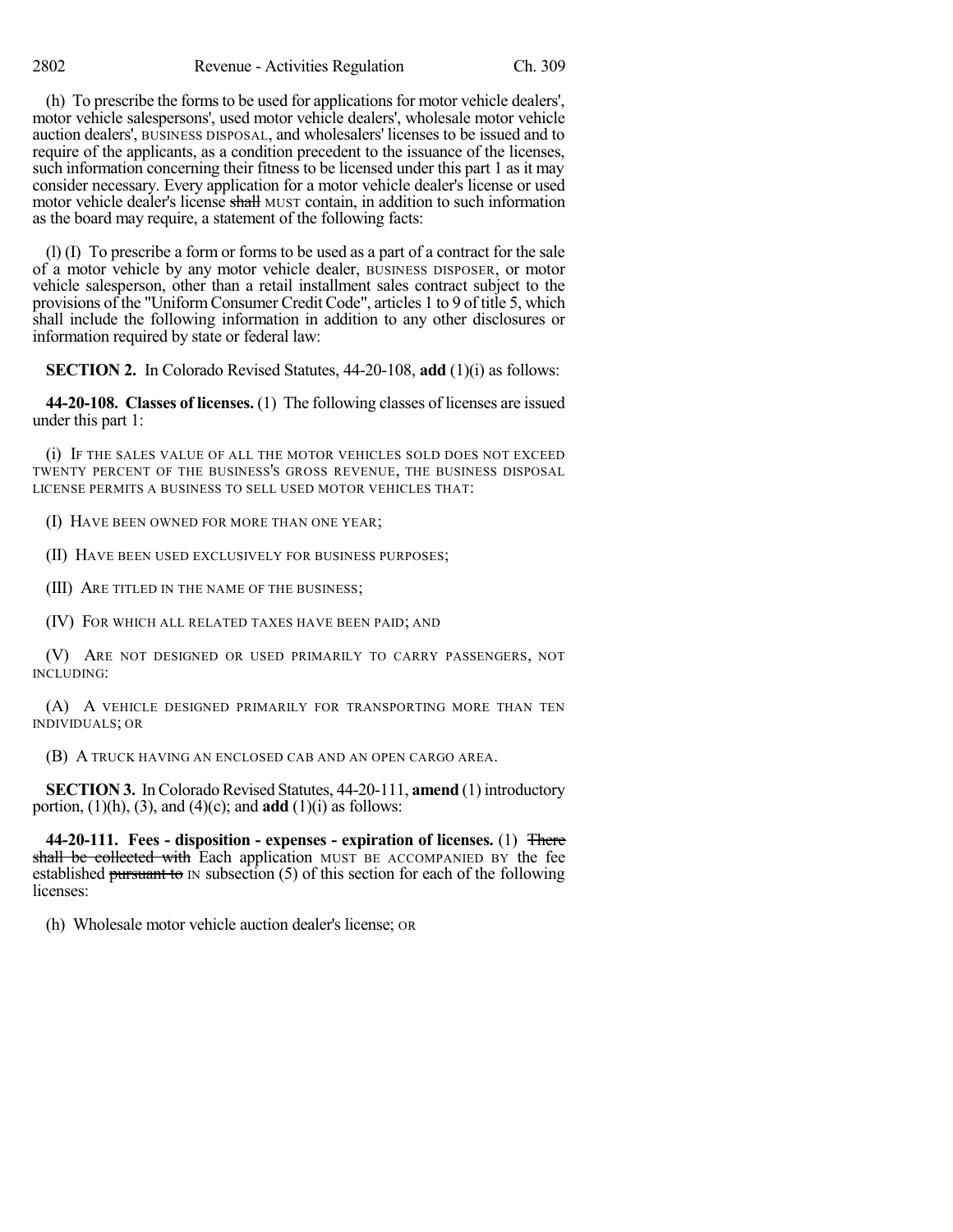(i) BUSINESS DISPOSAL LICENSE.

(3) If an application for a buyer agent's, motor vehicle dealer's, used motor vehicle dealer's, wholesaler's, BUSINESS DISPOSER'S, or motor vehicle salesperson's license is withdrawn by the applicant prior to issuance of the license, the director shall refund one-half of the license fee.

 $(4)(c)$  Upon the expiration of the license, unless suspended or revoked, the same may be renewed upon the payment of the fees specified in this section which shall THAT accompany applications, and the renewal shall MAY be made from year to year as amatter ofright; except that, if a motor vehicle dealer, usedmotor vehicle dealer, BUSINESS DISPOSER, or wholesaler voluntarily surrendersitslicense or abandonsits place of business for a period of more than thirty days, the licensee is required to file a new application to renew its license.

**SECTION 4.** In Colorado Revised Statutes,  $44-20-112$ , **amend** (1) and (2)(a) as follows:

**44-20-112. Bondoflicensee.**(1) Before anymotorvehicledealer's,wholesaler's, wholesalemotor vehicle auctiondealer's, BUSINESS DISPOSAL, or usedmotorvehicle dealer's license shall be IS issued by the board through the executive director to any AN applicant, therefor, the applicant shall MUST procure and file with the board evidence of a savings account, deposit, or certificate of deposit meeting the requirements of section 11-35-101 or a good and sufficient bond with corporate surety thereon duly licensed to do business within the state, approved as to form by the attorney general of the state, and conditioned that the applicant shall MUST not practice fraud, make any fraudulent representation, or violate any of the provisions of this part 1 that are designated by the board by rule in the conduct of the business for which the applicant islicensed. A motor vehicle dealer, BUSINESS DISPOSER, or used motor vehicle dealer shall not be required to NEED NOT furnish an additional bond, savings account, deposit, or certificate of deposit under this section if the dealer furnishes a bond, savings account, deposit, or certificate of deposit under section 44-20-412.

(2)(a) The purpose of the bond procured by the applicant pursuant to subsection  $(1)$  of this section and section 44-20-114  $(1)$  is to provide for the reimbursement for any loss or damage suffered by any retail consumer caused by violation of this part 1 by a motor vehicle dealer, used motor vehicle dealer, wholesale motor vehicle auction dealer, BUSINESS DISPOSER, or wholesaler. For a wholesale transaction, the bond is available to each party to the transaction; except that, if a retail consumer is involved, the consumer shall have priority to recover from the bond. The amount ofthe bond shall be fifty thousand dollarsfor a motor vehicle dealer applicant, used motor vehicle dealer applicant, wholesale motor vehicle auction dealer applicant, BUSINESS DISPOSAL APPLICANT, or wholesaler applicant except the amount of the bond shall be five thousand dollars for those dealers who sell only small utility trailers that weigh less than two thousand pounds. The aggregate liability of the surety for all transactions shall not exceed the amount of the bond, regardless of the number of claims or claimants.

**SECTION 5.** In Colorado Revised Statutes, 44-20-118, **amend** (1) and (6) as follows: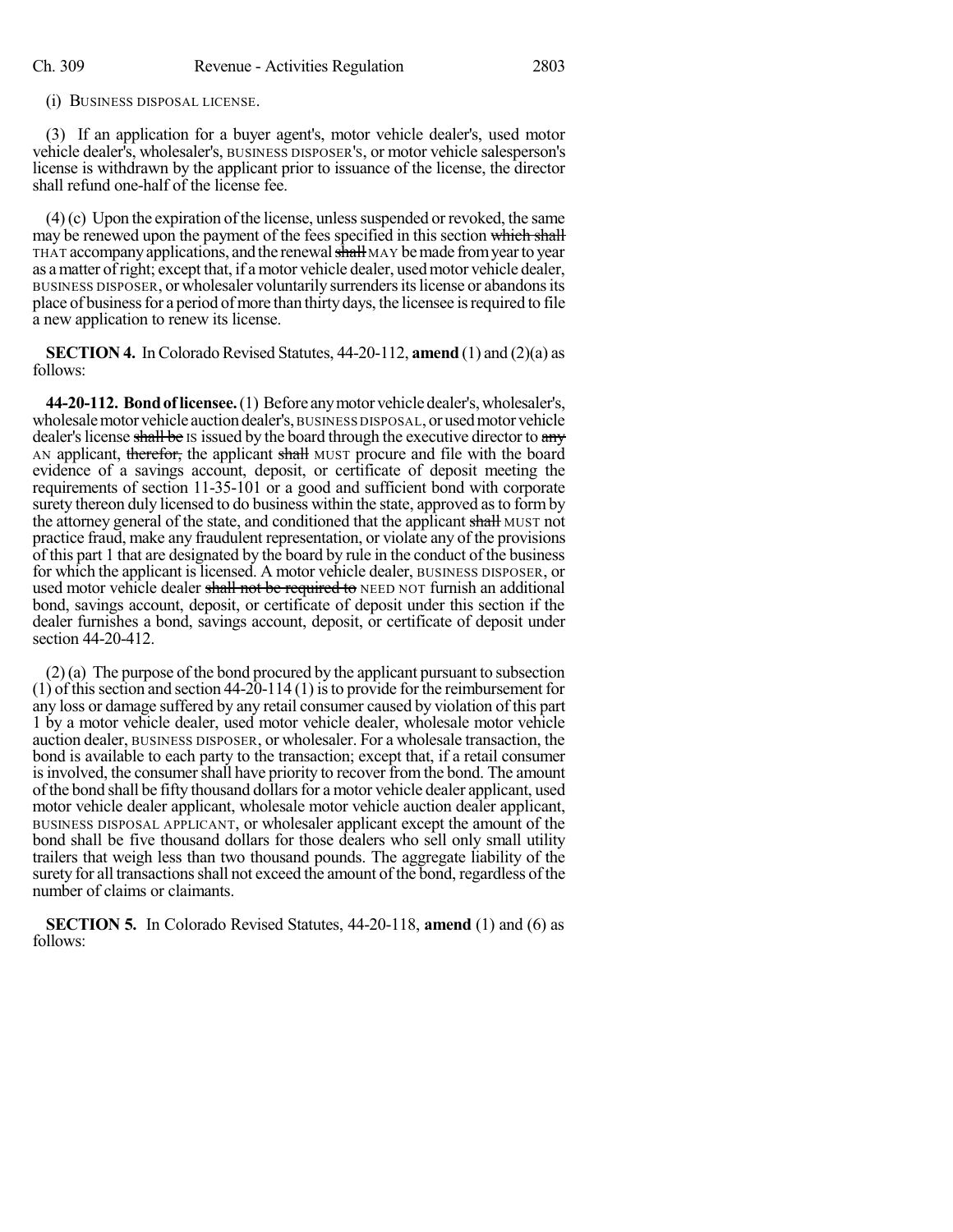**44-20-118. Application - prelicensing education - fingerprint-based background check - rules.** (1) Application for a motor vehicle dealer's, motor vehicle salesperson's, used motor vehicle dealer's, wholesale motor vehicle auction dealer's, or wholesaler's, OR BUSINESS DISPOSAL license shall MUST be made to the board.

(6) All persons applying for amotor vehicle dealer'slicense, a usedmotor vehicle dealer's license, a wholesaler's license, a motor vehicle auctioneer's license, or a motor vehicle salesperson's license, shall OR A BUSINESS DISPOSAL LICENSE MUST file with the board a good and sufficient instrument in writing in which the applicant shall appoint APPOINTS the secretary of the board as the true and lawful agent of the applicant upon whom all process may be served in any action which may thereafter be commenced against the applicant arising out of any claim for damages suffered by any firm, A person association, or corporation by reason of the A violation of BY the applicant  $\sigma f$  any  $\sigma f$  the terms and provisions of this part 1 or any condition of the applicant's bond.

**SECTION 6.** In Colorado Revised Statutes, 44-20-121, **add** (6.5) as follows:

**44-20-121. Licenses- groundsfor denial,suspension, or revocation.** (6.5) A BUSINESS DISPOSAL LICENSE MAY BE DENIED, SUSPENDED, OR REVOKED ON THE FOLLOWING GROUNDS:

(a) MAKING A MATERIAL MISSTATEMENT IN AN APPLICATION FOR A LICENSE;

(b) VIOLATING THIS PART 1 OR A RULE PROMULGATED BY THE BOARD UNDER THIS PART 1:

(c) HAVING BEEN CONVICTED OF OR PLED NOLO CONTENDERE TO A FELONY, A CRIME UNDER ARTICLE 3, 4, OR 5 OF TITLE 18, OR ANY LIKE CRIME UNDER FEDERAL LAW OR THE LAW OF ANOTHER STATE. A CERTIFIED COPY OF THE JUDGMENT OF CONVICTION BY A COURT OF COMPETENT JURISDICTION IS CONCLUSIVE EVIDENCE OF THE CONVICTION IN A HEARING HELD UNDER THIS ARTICLE 20.

(d) DEFRAUDING A BUYER,SELLER,MOTOR VEHICLE SALESPERSON,OR FINANCIAL INSTITUTION TO THE PERSON'S DAMAGE;

(e) INTENTIONAL OR NEGLIGENT FAILURE TO PERFORM ANY WRITTEN AGREEMENT WITH A BUYER OR SELLER;

(f) MAKING A FRAUDULENT OR ILLEGAL SALE, TRANSACTION, OR REPOSSESSION;

(g) WILLFUL MISREPRESENTATION OR CIRCUMVENTION OF,CONCEALMENT OF,OR FAILURE TO DISCLOSE ANY OF THE MATERIAL PARTICULARS REQUIRED TO OR THE NATURE OF ANY OF THE MATERIAL PARTICULARS REQUIRED TO BE STATED OR FURNISHED TO THE BUYER;

(h) INTENTIONALLY PUBLISHING OR CIRCULATING AN ADVERTISEMENT THAT IS MISLEADING OR INACCURATE IN ANY MATERIAL PARTICULAR OR THAT MISREPRESENTS A PRODUCT SOLD BY OR FURNISHED BY A LICENSED DEALER;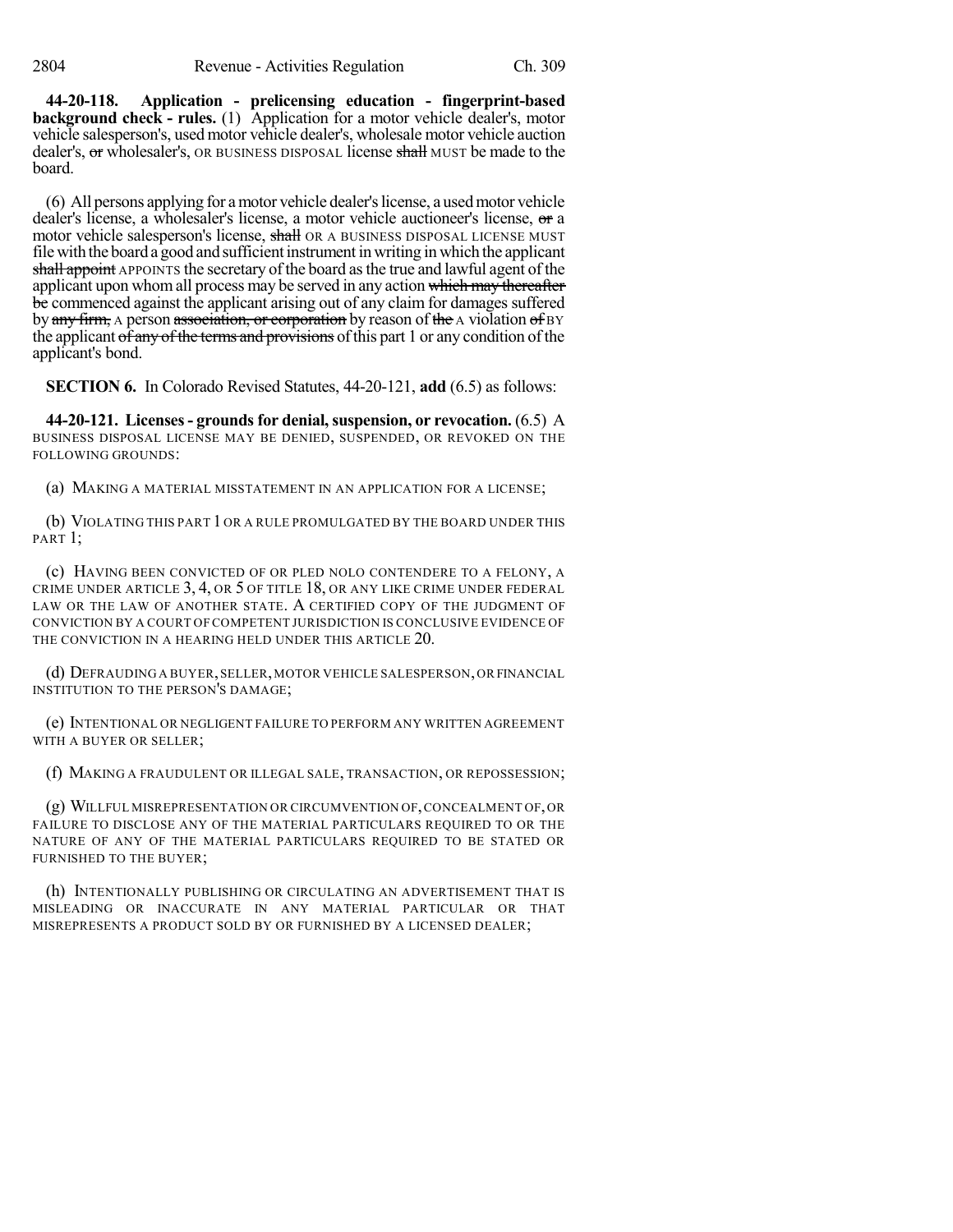(i) KNOWINGLY SELLING,ACQUIRING,OR DISPOSING OF A STOLEN MOTOR VEHICLE;

(j) WILLFULLY VIOLATING A STATE OR FEDERAL LAW GOVERNING COMMERCE OR MOTOR VEHICLES OR A RULE GOVERNING COMMERCE OR MOTOR VEHICLES PROMULGATED BY ANY LICENSING OR REGULATING AUTHORITY GOVERNING MOTOR VEHICLES IF THE ACT CONSTITUTING THE VIOLATION DIRECTLY AND NECESSARILY INVOLVES COMMERCE OR MOTOR VEHICLES;

(k) REPRESENTING OR SELLING AS NEW A MOTOR VEHICLE THAT THE DEALER OR SALESPERSON KNOWS:

(I) HAS BEEN USED FOR AND OPERATED FOR DEMONSTRATION PURPOSES; OR

(II) IS A USED MOTOR VEHICLE;

(l) VIOLATING A STATE OR FEDERAL STATUTE, RULE, OR REGULATION DEALING WITH ODOMETERS;

(m) SELLING TO A RETAIL CUSTOMER A MOTOR VEHICLE THAT IS NOT EQUIPPED AS REQUIRED BY OR IN PROPER CONDITION AND ADJUSTMENT AS REQUIRED BY PART 2 OF ARTICLE 4 OF TITLE 42 UNLESS THE VEHICLE IS SOLD AS A TOW-AWAY AND NOT TO BE DRIVEN;

(n) COMMITTING A FRAUDULENT INSURANCE ACT UNDER SECTION 10-1-128;

(o) FAILING TO NOTIFY A PROSPECTIVE BUYER OF THE ACCEPTANCE OR REJECTION OF A MOTOR VEHICLE PURCHASE ORDER AGREEMENT WITHIN A REASONABLE PERIOD, AS DETERMINED BY THE BOARD, WHEN THE LICENSEE IS WORKING WITH THE PROSPECTIVE BUYER ON A FINANCE SALE OR A CONSIGNMENT SALE;

(p) FAILING TO MAINTAIN IN COLORADO, WHEN THE BUSINESS DISPOSER IS LICENSED, A PLACE OF BUSINESS THAT:

(I) IS MAINTAINED BY THE BUSINESS DISPOSER AND IS LOCATED AT A FIXED ADDRESS, OTHER THAN SOLELY A POST OFFICE BOX OR AN ELECTRONIC ADDRESS; AND

(II) EMPLOYS ONE OR MORE INDIVIDUALS ON A FULL-TIME BASIS.

**SECTION 7.** In Colorado Revised Statutes, 44-20-122, **amend** (2)(a)(I) as follows:

**44-20-122. Procedure for denial, suspension, or revocation of license judicial review.** (2) (a) (I) The board shall appoint an administrative law judge pursuant to part 10 of article 30 of title 24 to conduct any hearing concerning the licensing or discipline of a motor vehicle dealer, used motor vehicle dealer, wholesaler, buyer's agent, BUSINESS DISPOSER, or wholesale motor vehicle auction dealer; except that the board may, upon a unanimous vote of the members present when the vote is taken, conduct the hearing in lieu of appointing an administrative law judge.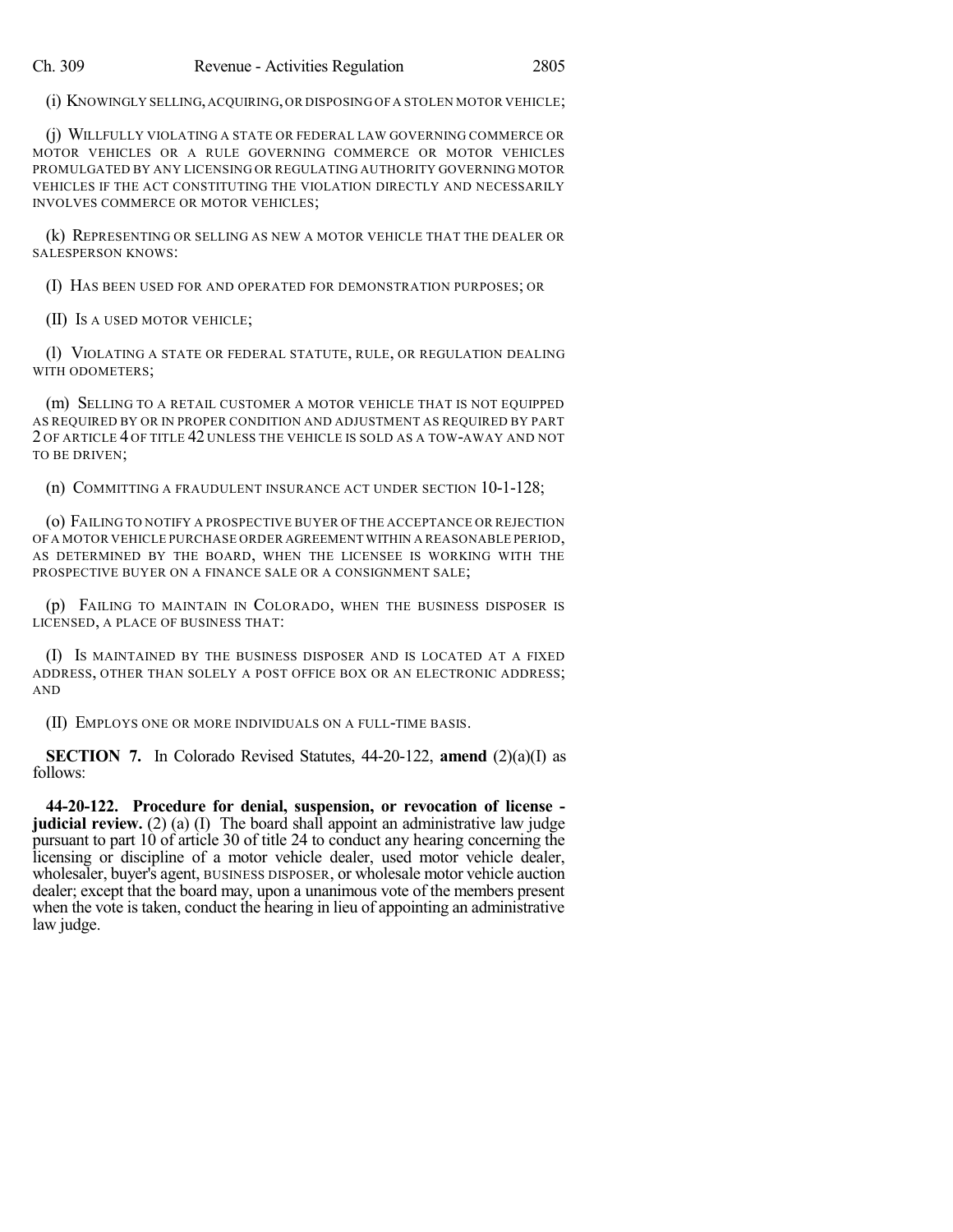**SECTION 8.** In Colorado Revised Statutes, 44-20-123, **amend** (1)(a) as follows:

**44-20-123. Sales activity following license denial, suspension, or revocation - unlawful act - penalty.** (1) (a) It shall be IS unlawful and a violation of this part 1 for any person whose motor vehicle dealer's, used motor vehicle dealer's, motor vehicle wholesaler's, BUSINESS DISPOSER'S, or motor vehicle salesperson's license has been denied, suspended, or revoked to exercise any of the privileges of the license that was denied, suspended, or revoked.

**SECTION 9.** In Colorado Revised Statutes, 44-20-124, **amend** (2) introductory portion as follows:

**44-20-124. Unlawful acts.** (2) It is unlawful for any person to act as a motor vehicle dealer, manufacturer, distributor, wholesaler, manufacturer representative, used motor vehicle dealer, buyer agent, wholesale motor vehicle auction dealer, BUSINESS DISPOSER, or motor vehicle salesperson unless the person has been duly licensed under this part 1, except for:

**SECTION 10.** In Colorado Revised Statutes, 44-20-128, **amend** (2)(b) as follows:

**44-20-128. Penalty.**(2)(b) Anypersonwhowillfullyviolatessection 44-20-124 (2) byacting as amotor vehicle dealer, wholesaler, usedmotor vehicle dealer, buyer agent, wholesale motor vehicle auction dealer, BUSINESS DISPOSER, or motor vehicle salesperson without proper authorization commits a class 3misdemeanor and, upon conviction thereof, shall be punished by a fine of not less than one thousand dollars and a penalty of twenty-five hours of useful public service, neither of which the court may suspend, for each separate offense; except that, if the violator is a corporation, the corporation shall be punished by a fine of not less than five thousand dollars nor more than twenty-five thousand dollars for each separate offense. A second conviction for an individual shall be punished by a fine of not less than five thousand dollars nor more than twenty-five thousand dollars for each separate offense, which the court may not suspend.

**SECTION 11.** In Colorado Revised Statutes, 44-20-131, **amend** (1) asfollows:

**44-20-131. Right of action for loss.** (1) (a) If any A person suffers loss or damage by reason of any fraud practiced on the person or fraudulent representation made to the person by a licensed dealer or one of the dealer's salespersons acting for the dealer on the dealer's behalf or within the scope of the employment of the salesperson or suffers any loss or damage by reason of the violation by the dealer or salesperson of any of the provisions of this part 1 that are designated by the board by rule, whether or not the violation is the basis for denial, suspension, or revocation of a license, the person shall have SUFFERING LOSS OR DAMAGES HAS a right of action against the dealer, the dealer's motor vehicle salespersons, and the sureties upon their respective bonds. The right of a person to recover for loss or damage as provided in this subsection  $(1)$  against the dealer or salesperson shall is not be limited to the amount of their respective bonds.

(b) A PERSON SUFFERING LOSS OR DAMAGES HAS A RIGHT OF ACTION AGAINST A LICENSED BUSINESS DISPOSER AND THE SURETY UPON THE DISPOSER'S BOND IF: